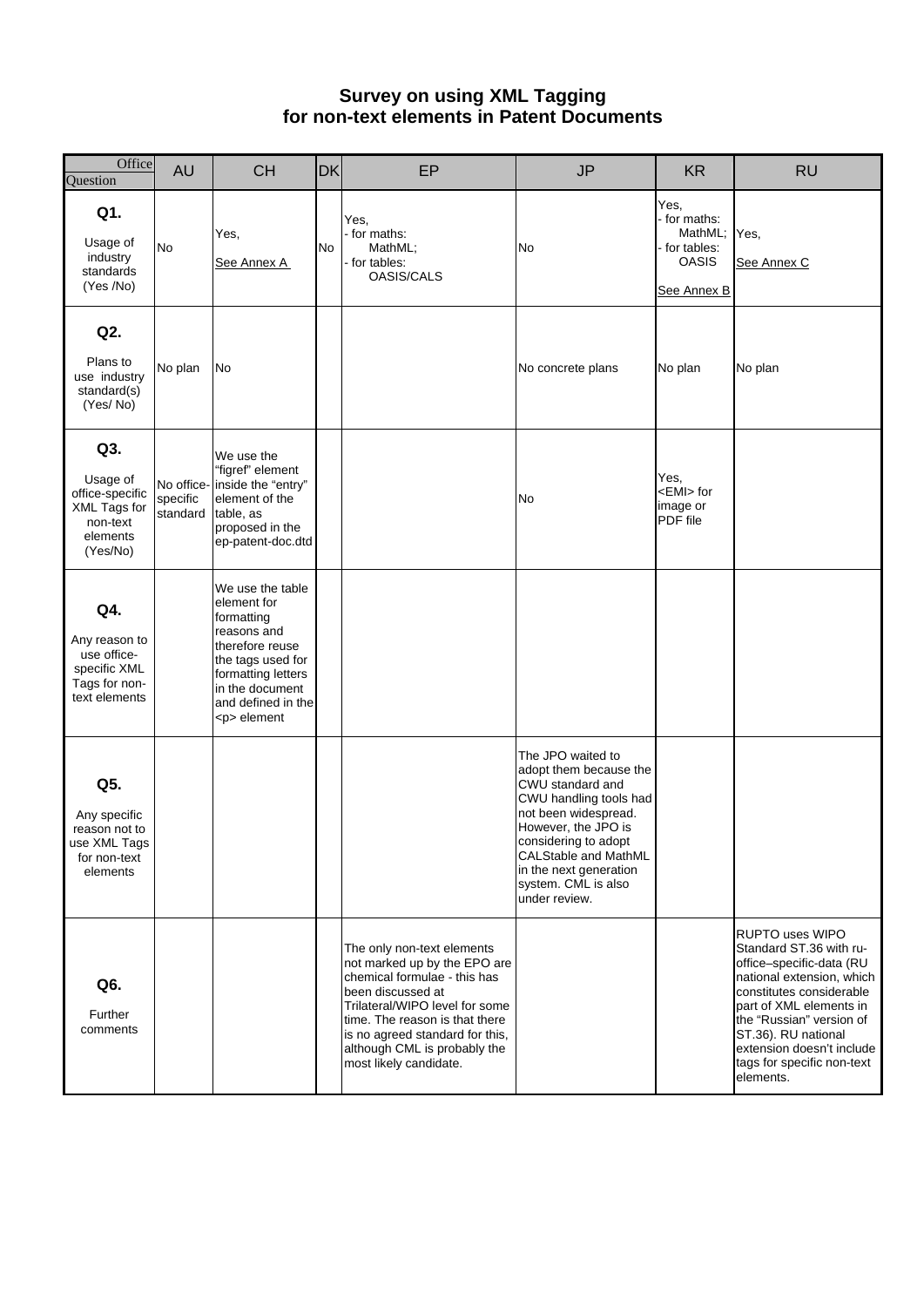### **ANNEX A**

# CH Office's Practice

We apply the XML Exchange Table Model DTD when using the  $\langle$ table> element. (<http://www.oasis-open.org/specs/soextblx.dtd>)

The table element is used for tables, for formatted text, for enumerations like description of figures.

```
<tables num="1"> 
   <table colsep="0" frame="none" rowsep="0"> 
     <tgroup cols="2" colsep="0" rowsep="0" align="left"> 
        <colspec (…) > 
           <tbody valign="top"> 
              <row valign="top" rowsep="0"> 
 <entry valign="top" align="left" colname="1">Fig. 
 <figref num="1" idref="f0001">1</figref>
                 </entry> 
              <entry valign="top" align="left" colname="2">eine Vorderansicht 
auf den feststehenden Teil eines Wärmetauschers gemäss der Erfindung 
in Form einer Prinzipskizze, 
              </entry> 
            \langle / r ow >
```

```
(…)
```
- Corresponding rendered document-

```
\rightarrow
```
eine Vorderansicht auf den feststehenden Teil eines Wärmetauschers gemäss der Erfindung in Form einer Fig. 1 Prinzipskizze.

- eine geschnittene Seitenansicht des Wärmetauschers nach Fig. 1 in einer Prinzipskizze, Fig. 2
- Fig. 3 eine Explosionsansicht eines Drehkörpers nach einem ersten Ausführungsbeispiel eines Wärmetauschers nach der Erfindung.
- eine geschnittene Seitenansicht nach Fig. 3, Fig. 4
- Fig. 5 eine Draufsicht auf den Drehkörper gemäss einem zweiten Ausführungsbeispiel eines Wärmetauschers nach der Erfindung.
- Fig. 6 eine Seitenansicht auf den Drehkörper nach Fig. 5,
- Fig. 7 eine Unteransicht auf einen Luftkanal des Drehkörpers nach Fig. 5 und
- Fig. 8 eine Seitenansicht auf den Luftkanal des Drehkörpers nach Fig. 7.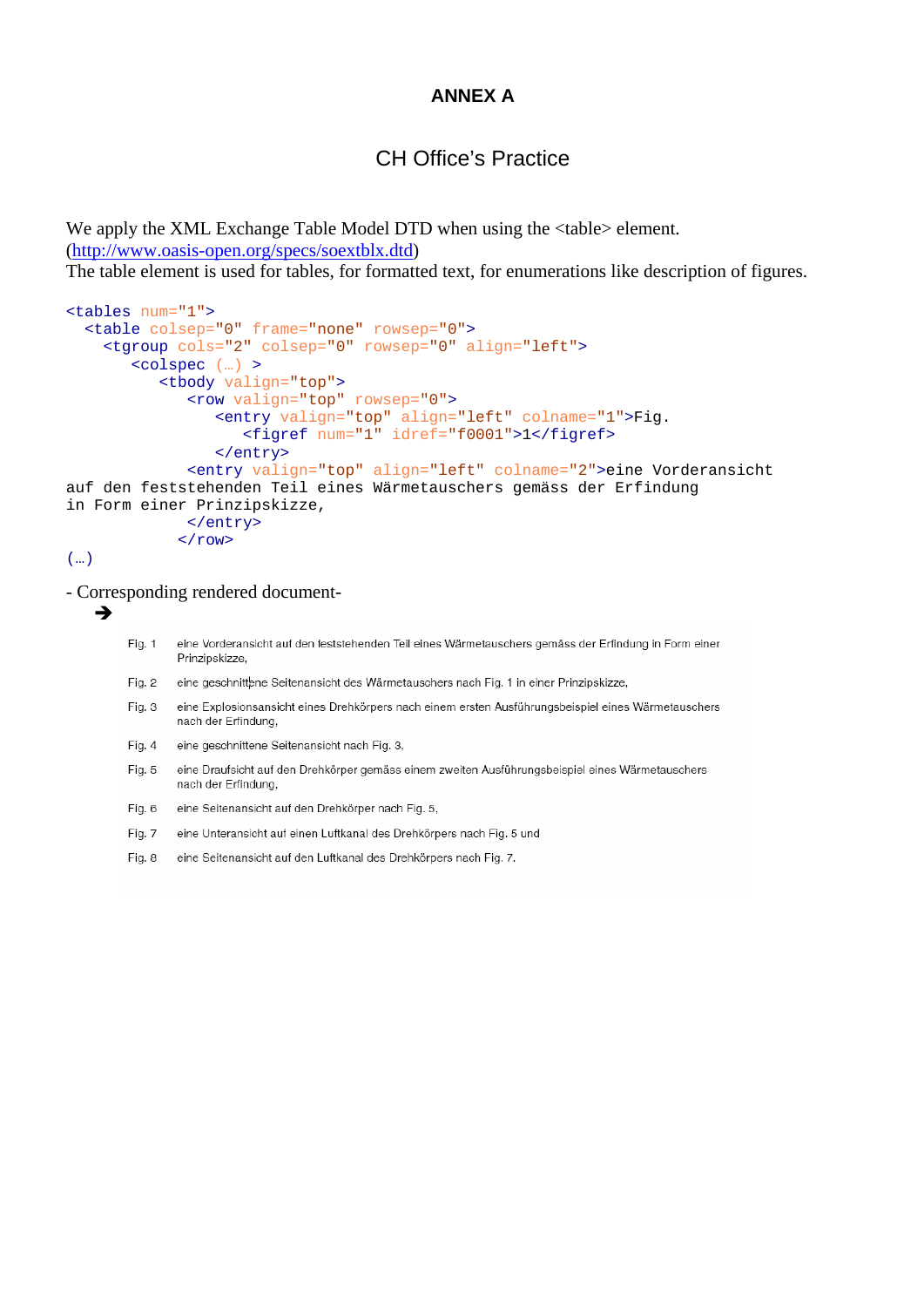#### **ANNEX B**

# KR Office's Practice

KIPO uses MathML but does not use the Schema. Instead, we use images for a mathematical formula. For table KIPO uses table model which are available at the website (http://www.oasisopen.org/tables/exchange/1.0).

```
 <xs:import namespace="http://www.w3.org/1998/Math/MathML" 
schemaLocation="./mathml2/mathml2/mathml2.xsd"/> 
       <xs:import namespace="http://www.oasis-open.org/tables/exchange/1.0" 
schemaLocation="./soextblx/soextblx.xsd"/> 
       <xs:element name="P"> 
             <xs:annotation> 
                    <xs:documentation>식별번호</xs:documentation> 
             </xs:annotation> 
             <xs:complexType mixed="true"> 
                    <xs:choice minOccurs="0" maxOccurs="unbounded">
```
< Example: Mathematical formula >

- XML instance

```
<P><Maths num="1"><DF><EMI id="1" height="15" width="23" file="pct00001.tif"/></DF> 
  </Maths></P> 
<P n="7" indent="0" align="CENTER"><Maths num="2"><DF><EMI id="2" height="17" 
width="175" file="pct00002.tif"/></DF></Maths>
```
- Corresponding rendered document-

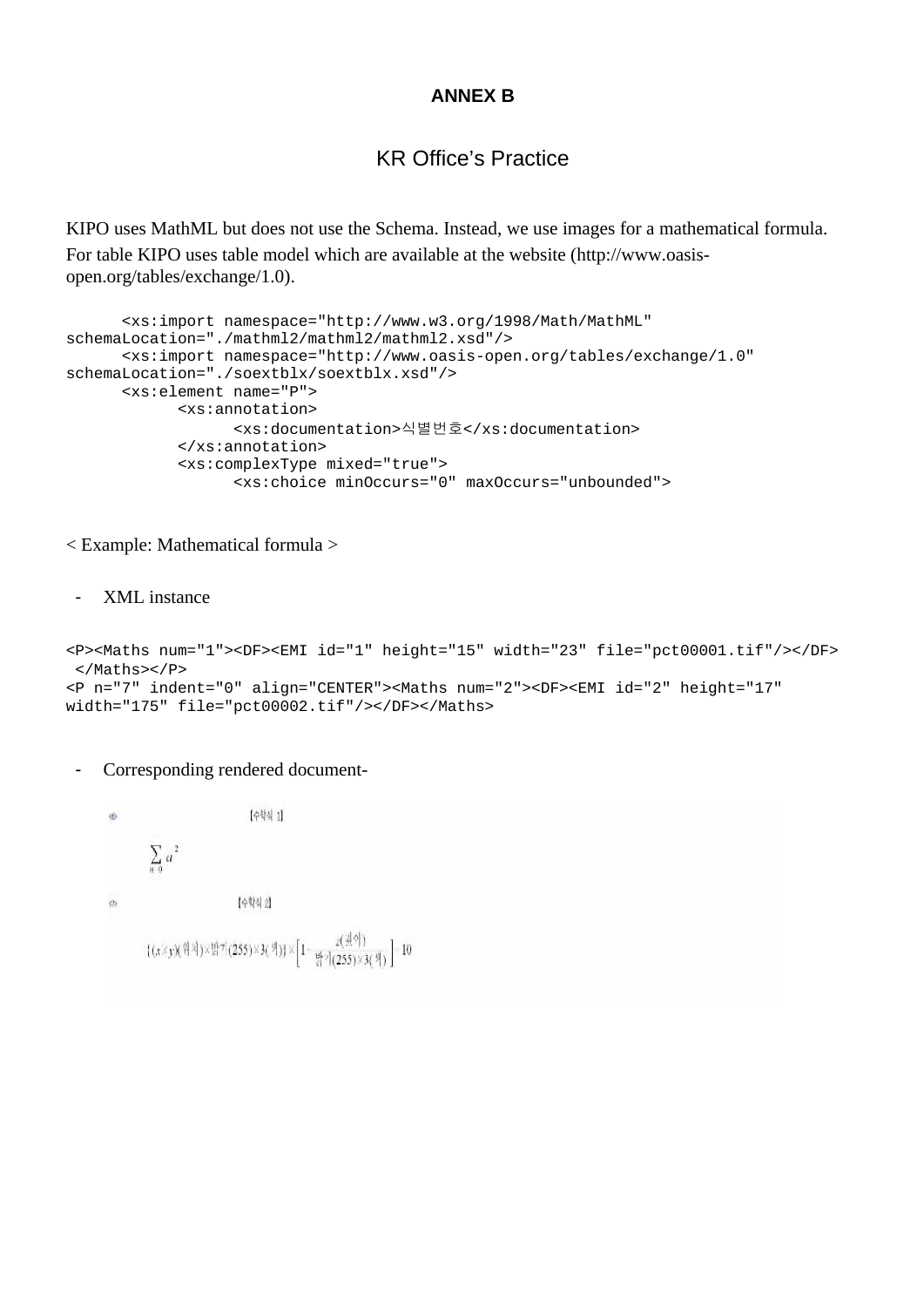< Example: Table using OASIS model >

- OASIS example with XML instance-

```
<P align="CENTER" indent="14" n="60">Table </P> 
<P align="JUSTIFIED" indent="14" n="61"> 
<table><tgroup cols="2" xmlns="http://www.oasis-open.org/tables/exchange/1.0"> 
<colspec align="center" colname="col1" colnum="1" colwidth="5365"/> 
<colspec align="center" colname="col2" colnum="2" colwidth="4709"/> 
<tbody> 
<row> 
<entry align="center" colname="col1">테스트/entry> 
<entry align="center" colname="col2">테스트</entry> 
\langle / r\cap w<row> 
<entry align="center" colname="col1">123455</entry> 
<entry align="center" colname="col2">35<BR/>40<BR/>1.0(with SLHX)<BR/>1.5(without 
SLHX)<BR/>7<BR/>5<BR/>0.75<BR/>10</entry> 
\langlerow>
</tbody> 
</tgroup> 
</table> 
</P>
<BR/><P align="CENTER" indent="14" n="62">Table 2 </P> 
<P align="JUSTIFIED" indent="14" n="63"> 
<table><tgroup cols="2" xmlns="http://www.oasis-open.org/tables/exchange/1.0"> 
<colspec align="center" colname="col1" colnum="1" colwidth="5409"/> 
<colspec align="left" colname="col2" colnum="2" colwidth="4734"/> 
<tbody> 
<row> 
<entry align="center" colname="col1">테스트 entry> 
<entry align="left" colname="col2">테스트 entry> 
\langlerow>
<row><entry align="center" colname="col1"> [mm]<BR/> 두께 [mm]<BR/>열 수<BR/>단
수<BR/>단간격 [mm]<BR/>열간격 [mm]<BR/>핀 재질<BR/>핀 형상<BR/>핀 간격 [mm]<BR/>핀 두께
[mm]<BR/>관 형상<BR/>열교환기 폭 [mm]</entry> 
<entry align="center" 
colname="col2">7<BR/>0.62<BR/>2 열<BR/>52<BR/>21<BR/>12.7<BR/>Al<BR/>Louver<BR/>1.2<
BR/>0.1<BR/>micro fin tube<BR/>920</entry> 
\langlerow>
</tbody> 
</tgroup> 
</table> 
\langle/P>
```
- Corresponding rendered document-

 $\frac{\text{test}}{\text{SE}}$ **TEST** דריים<br>נ≭ו 2<br>נ∍⁄מו 3 35<br>40<br>1.0(with SLHOK)<br>1.5(without SLHOK) 4  $\begin{bmatrix} \sim \\ 5 & \sim \\ 6 & \sim \\ 7 & \text{[kW]} \end{bmatrix}$  $0.75$ 

 $Table 1$